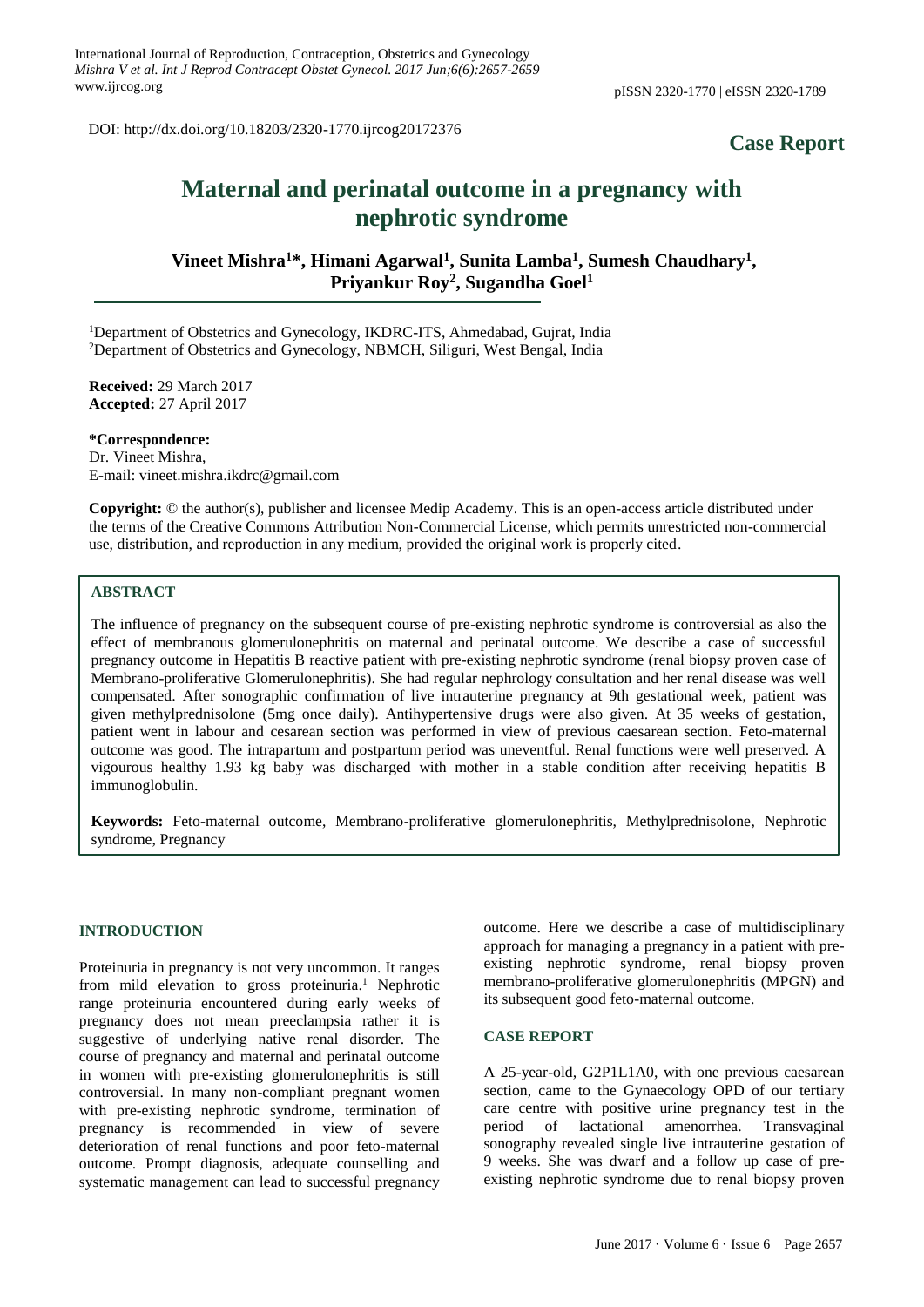MPGN on electron microscopy and immunofluorescence. Patient was diagnosed as a case of nephrotic syndrome at the age of 5 years and was started on Tab Methylprednisolone 5 mg once daily, Tab Tacrolimus 0.5 mg once daily and Tab Mycophenolatemofetil 250 mg twice daily. These medications were continued for 2 years and subsequently stopped after nephrologist opinion.

She conceived in drug compliance period (Tab Methylprednisolone 10 mg once daily) and had regular nephrology consultation. Thorough investigations unraveled well compensated renal disease. IgG antiphospholipid antibodies, serum C3, C4, ANA, antids-DNA, total serum IgG and IgA levels, IgM cardiolipin antibodies were normal. She was found to be Hepatitis B reactive, other viral markers and HBV-DNA were normal. She was prescribed Tab Methylprednisolone (10mg once daily). Antihypertensive drugs were also given. Frequent follow up with laboratory investigations was done. Renal function test (serum creatinine 1.6 mg/dl) and 24 hours' urinary protein (2300 mg/ 24 hours) were serially monitored.

Calibration of steroid therapy was done according to 24 hours' urine protein excretion and Tab Methylprednisolone was tapered to 5 mg once daily. Proper antepartum fetal monitoring to rule out IUGR was done. Her previous pregnancy was also uncomplicated. Severe anaemia (Hb-6.2gm %) was detected at 33 weeks of pregnancy and correction was done with blood component therapy. At 35 weeks of gestational age, patient went in labour and cesarean section was performed in view of previous caesarean section. Her intrapartum and postpartum period was uneventful. Renal functions were well preserved. A healthy 1.93 kg baby was discharged with mother in a stable condition after receiving hepatitis B immunoglobulin. Tab Methylprednisolone 5 mg once daily was continued. Stitch removal was done on 8<sup>th</sup> postoperative day and she was advised to follow-up regularly.

## **DISCUSSION**

Pregnancy with nephrotic syndrome (NS) is very rare. The co-existence of both of these conditions is reported to vary from 0.012 to 0.025%. The relative frequency of occurrence of nephrotic syndrome during childbearing period is very uncommon and is assumed to be due to obstacles in conception caused by any serious chronic illness. 2

In most non-pregnant adults with NS, primary sodium retention by the kidneys leads to vascular overfilling, possibly from activation of the epithelial sodium channel by serine proteases. <sup>3</sup> The hemodynamic effects of NS on pregnancy are not well described. Packham et al. concluded that pregnant women with MPGN is often associated with an increased risk of fetal loss and also worsening of maternal renal functions. 4

Pregnancy and nephrotic syndrome, both are hypercoagulable states. In our case, the gestational age at presentation was 9 weeks, consistent with previous observation that proteinuria before 20 weeks' gestation is suggestive of primary kidney disease rather than preeclampsia. Due to coexistence and also because of difficulty in differentiating nephrotic syndrome from preeclampsia, the relative incidence of nephrotic syndrome secondary to underlying glomerular dysfunction is uncertain without a histologic renal biopsy report. Renal biopsy confirms the underlying etiology. Super-speciality consultation plays a key role in proper management.

Frequent follow up with laboratory investigations is mandatory. Renal function tests and 24 hours' urinary protein should be serially monitored. Elevated creatinine is an established risk factor for adverse pregnancy outcomes. 5 In our patient, the serum creatinine was 1.6 mg/dl and 24 hours' urinary protein was 2300 mg/ 24 hours. Other studies have described the critical role of renal function as it relates to outcomes in pregnancy. 6

In our case, there was no association between adverse feto-maternal outcome and a history of hypertension, although our patient had heavy proteinuria (2300mg/24hours). Various studies have previously reported direct association of proteinuria with adverse feto-maternal outcome. Packham et al. evaluated 33 pregnancies in women with membranous nephropathy and found that proteinuria was the only predictor of a poor maternal and fetal outcome4. Park et al. described 62 pregnancies with lupus nephritis and found that proteinuria >0.5 g/d was associated with adverse outcomes. <sup>7</sup> Liu et al. showed a similar association between proteinuria and adverse pregnancy outcomes in their cohort with IgA nephropathy. 8

Steroid therapy is the mainstay of treatment. Steroids were most commonly chosen to treat the glomerular lesions. Steroids are generally safe during pregnancy. Prednisone does not represent a major teratogenic risk in humans at therapeutic doses. <sup>9</sup> Calibration of steroid therapy is done according to 24 hours' urine protein excretion. Treatment with steroids is often found to be associated with obstetric complications like IUGR, PROM and other infections. Concerns include worsening maternal glucose and BP control, premature rupture of membranes, and infection. 10 In our case, there was no documented derangement in maternal blood sugar levels and not any worsening of blood pressure after steroid therapy. Early detection of IUGR through proper antepartum fetal monitoring is recommended.

Spontaneous labour at term is favoured. Caesarean section is performed for obstetric indications only. Spontaneous resolution in post-partum period occurs in most of the cases. However, long term follow up is done on the basis of 24 hours' urinary protein excretion. Prolonged steroids are required in unresolved cases. The presence of NS due to renal disease, in the absence of